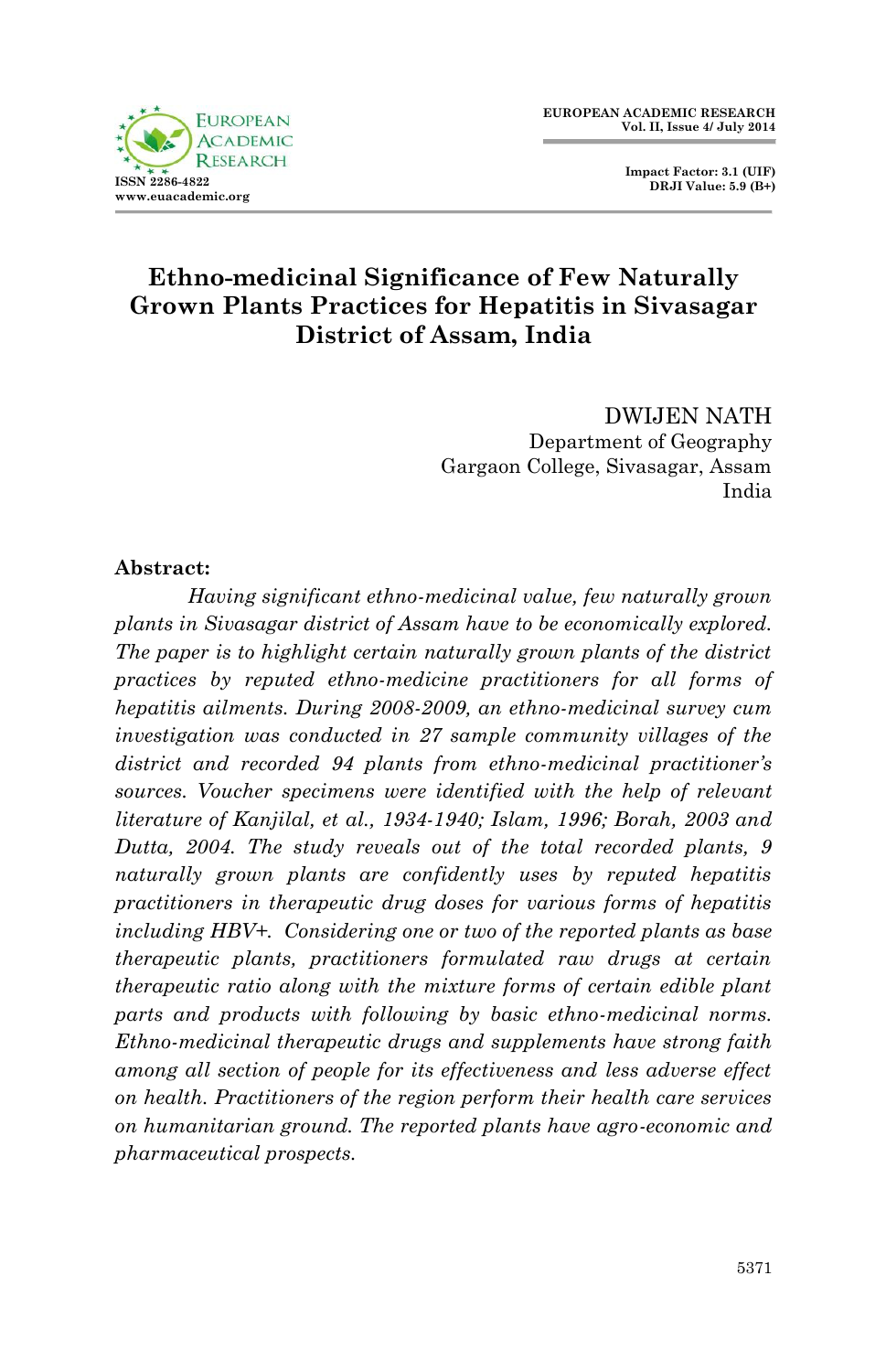**Key words:** Naturally grown plant, Ethno-medicine, Hepatitis, Sivasagar, Assam

# **Introduction:**

Ethno-medicines are those alternative and complementary medicines associated with biotic and a-biotic components of nature and closely linked with culture and traditions of people. The basic sources of ethno-medicinal raw materials are flora, fauna, mineral and metal base things of nature. Most of the ethno-medicinal therapeutic drugs and supplements are formulated by practitioners with raw plant parts and products. World Health Organization (WHO) has identified and enlisted over 100 forms of different practices of the world, along with ethno-medicine (Mirchandni, 2002). Written evidence of herbal remedies dates back over 5,000 years, to the Sumerians, who created lists of plants. A number of ancient cultures wrote on plants and their medical uses (Nunn, 2002). The Rig Veda, dating between 3500 B.C to1800 B.C. seems to be the earliest record available on medicinal plants (Ahmed, *et. al.,* 2003). It has been estimated that out of 2,000 drugs that have been used in curing human ailments in India, only about 200 are animal origin and a similar number of mineral origin, the rest is about 1,500 are plant origin (Jain, 2001).

Hepatitis is an inflammatory liver disease, caused mainly by a group of viral infections. As per WHO report-2013, there are five major types of viral hepatitis: hepatitis A, hepatitis B, hepatitis C, hepatitis D, and hepatitis E. Hepatitis A, hepatitis B and hepatitis C are the most common types of viral hepatitis found in the United States. Hepatitis viruses A, B, C, D and E can cause acute and chronic infection and inflammation of the liver that can lead to cirrhosis and liver cancer.

Hepatitis is going to be a serious health problem in the world. The 21st century has seen a paradigm shift towards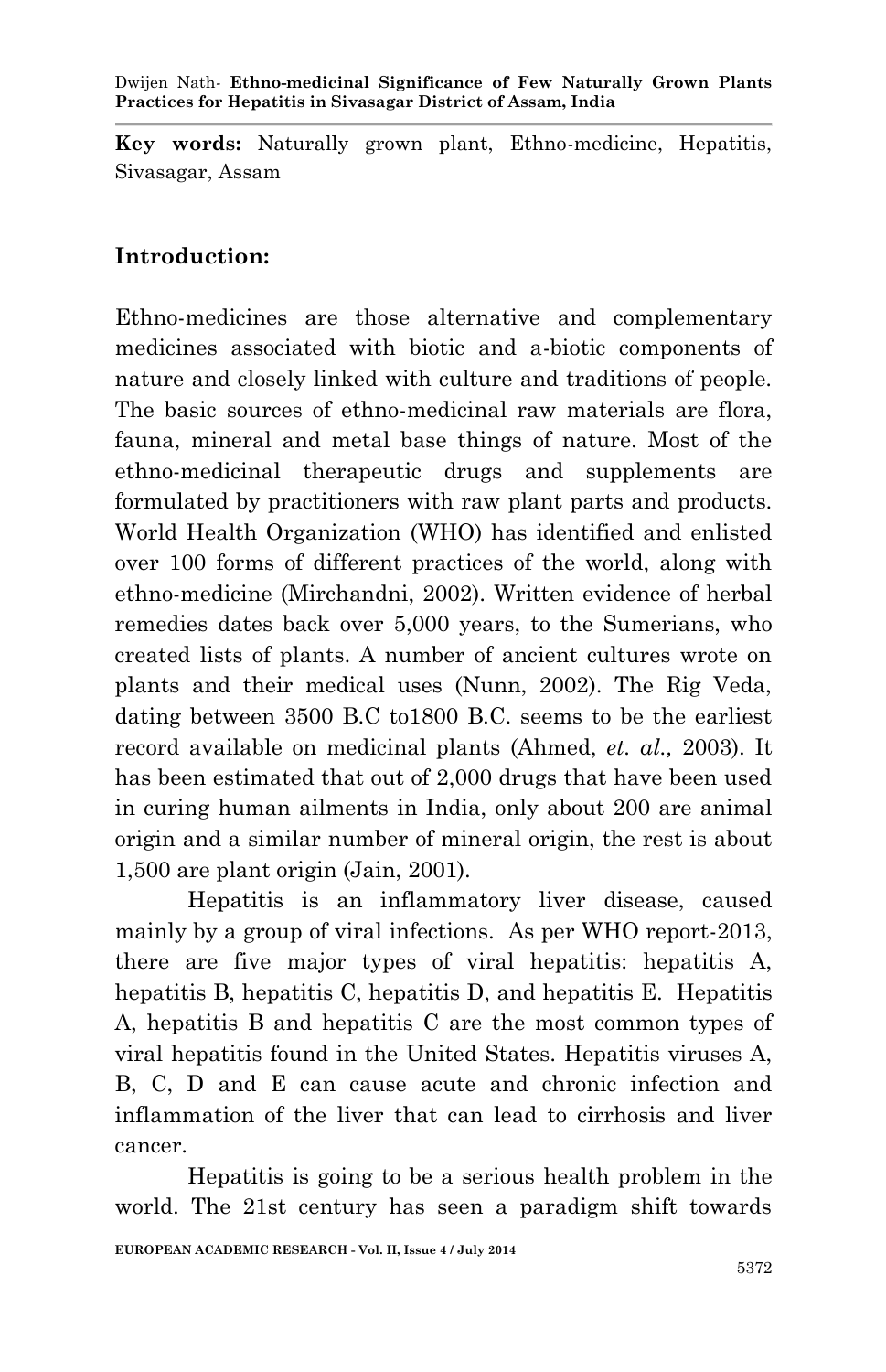therapeutic evaluation of herbal products in liver disease models by carefully synergizing the strengths of the traditional systems of medicine with that of the modern concept of evidence-based medicinal evaluation, standardization and randomized placebo controlled clinical trials to support clinical efficacy (Thyagarajan, *et. al.,* 2002). In spite of the availability of more than 300 preparations for the treatment of jaundice and chronic liver diseases in Indian systems of medicine using more than 87 Indian medicinal plants, only four terrestrial plants have been scientifically elucidated while adhering to the internationally acceptable scientific protocols (Saleem, *et. al.,*  2010).

As per Indian Council for Medical Research (ICMR) reported –2011, that Northeast India has highest incidence of hepatitis in the country. Highest percentage of Hepatitis C was recorded in Manipur, followed by Nagaland and Mizoram. Current research on natural molecules and products primarily focuses on plants since they can be sourced more easily and be selected on the basis of their ethno-medicinal use (Verpoorte et. at., 2005). In Assam hepatitis virus infection is more than hepatitis C. Hepatitis remains a group of diseases that are largely unknown and undiagnosed.

Medicinal plant use in ethno-medicines for hepatitis treatment is part of culture and traditions of ethnics in Assam. It is observed that few naturally grown medicinal plants are confidently uses by reputed ethno-medicine practitioners in Sivasagar district of Assam for hepatitis treatments in the form of therapeutic drugs and supplements. Few naturally grown plants have significant hepato-protective value. The chief sources of the plants are homeland garden (Bari) of communities and tribes. In Sivasagar district of Assam, 42 locally grown edible herbs are confidently used by communities and tribes for hepatitis, while 17 herbs are effective for all forms of hepatitis (Nath, 2011). Medicinal plants have directly fulfilled the basic health care needs to large section of people in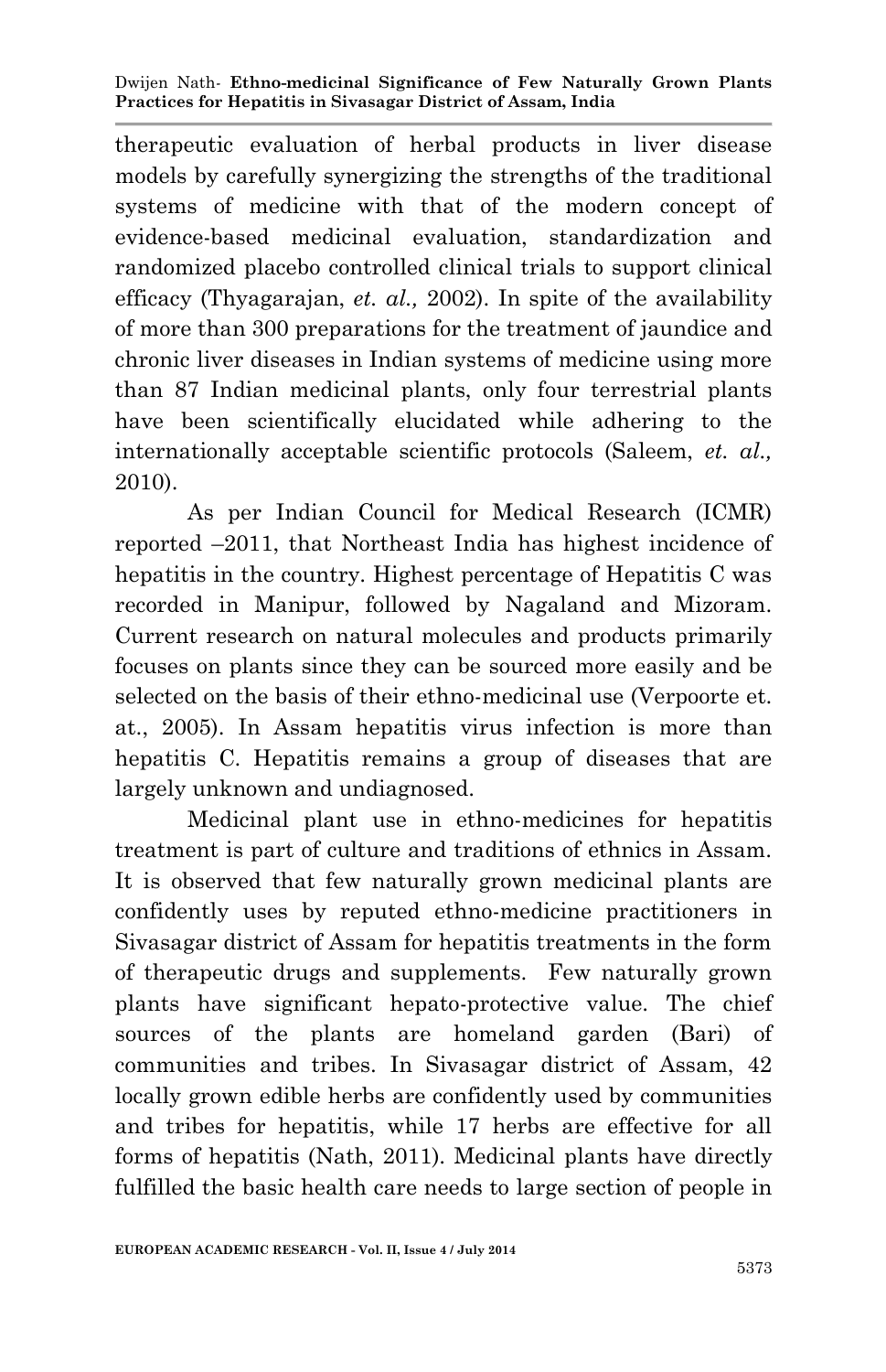the developing world with providing necessary vitamins, minerals and other essential phyto-molecules.

Due to wide spread used and popularity of aliphatic medicine, ethno-medicine practices have been losing its attention among the communities and tribes. Still all section of people of the district has faith on hepatitis drugs for its effectiveness and less side effect on health. The medicinal plant hot-spot region Sivasagar has been silently converted to a warm spot region for several anthropogenic and ecological factors. It is observed that the plants species having significant ethnomedicinal value will be extinct if not properly identified and propagated.

Review of relevance literature reveals that in different geographical regions of India researchers have explored hepatoprotective ethno-medicinal plants. In one ethno-botanical literature survey conducted by Nikita Rajlaxmi Rana, Pushpendra Goswami and Shilpa Subhedar, Swami Vivekanand College of Pharmacy and Central India Institute of Pharmacy, Indore, M.P. of India, 2011 on hepato-protective herbal drugs, where they mentioned the main reasons why herbal hepato-protective drugs are mostly preferred by medical practitioners. They redefine the use of important herbal hepatoprotective drugs like *Tionospora Cordifolia*, *Terminalia Arjuna*, *Plumbago Zeylanica* and *Berberis Aristata* that consist of specific chemical constituents and have their specific hepatoprotective activity. These herbal drugs have shown the ability to maintain the normal functional statues of the liver with or without fewer side effects.

An important study was conducted by Prabhat Kumar Rai and H. Lalramnghinglova in 2011 on ethno-medicinal plant resources of Mizoram of North east India and reported 302 plants from 96 families. They found that ethno-medicinal plants of the state are threatened for anthropogenic activities. In concluding remark they stated that deforestation and up growing popularity of modern health care services are the chief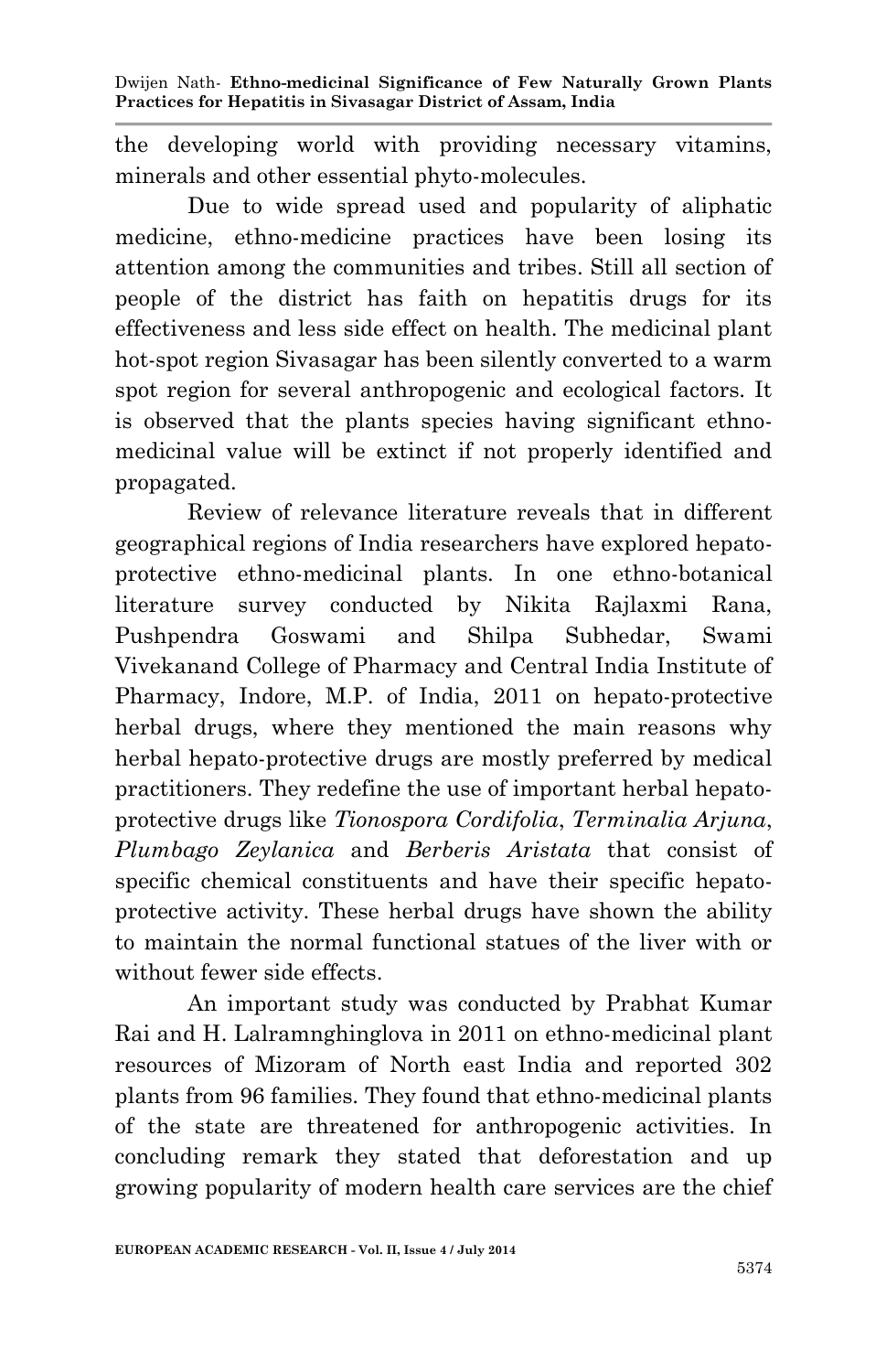factors for which medicinal plants are losing its attention in the state. Darshan Sankar, 2006 stated that, field tested participatory methodology is important for rapid assessment of the community's therapeutic use of medicinal plants. It will be helpful to revitalize the community's folk healing practices in India. Researchers have contributed lots of research works in ethno-medicinal health care sector. A study was conducted by V.T. Hiremath, M.M. J. Vijaykumar and T.C. Taranath (2010) on ethno medicinal Plants of Jogimatti Forest in Chitradurga District, Karnataka, India, and reported 40 medicinal plants belonging to 36 families used for 42 diseases either in single or in combination with some other ingredients, for the treatment of various ailments like eye ailments, joint pains, paralysis, urinary infection, eczema, fever, rheumatic complaints, inflammations, leprosy, cough and cold, herpes, ring worms, asthma, wound/burns, renal pain etc. Still many people of the district are depend on medicinal plants for primary health care. Hepatitis is a global problem. Viral hepatitis is important pathogens causing liver diseases in India. In 2008, a study was conducted by Ashis Mukhopadhya, Department of Gastroinal Science, Christian Medical College, Vellor, India on Hepatitis C infections. They reported that, Hepatitis C is an emerging infection in India responsible for liver diseases in various regions of the country.

Identification of medicinal plants Systematic classification of medicinal plants in Indian sub-continent, especially in Assam done by Kanjilal *et. al.,* 1934-1940; Sharma, 1978; Gogoi, 1981; Jain, *et. al.,* 1990; Islam, 1996; Jain, 2001; Borah, 2003 and Duta, 2004 are helpful for the study. Exploration of ethno-medicinal knowledge from practitioner's sources with protecting Intellectual Property Rights (IPR) of practitioners is most important for ethno-medicine researchers. Most of the time researchers have been exploiting the reputed ethno-medicine practitioners in the developing world for which many of the reputed practitioners do not express their proper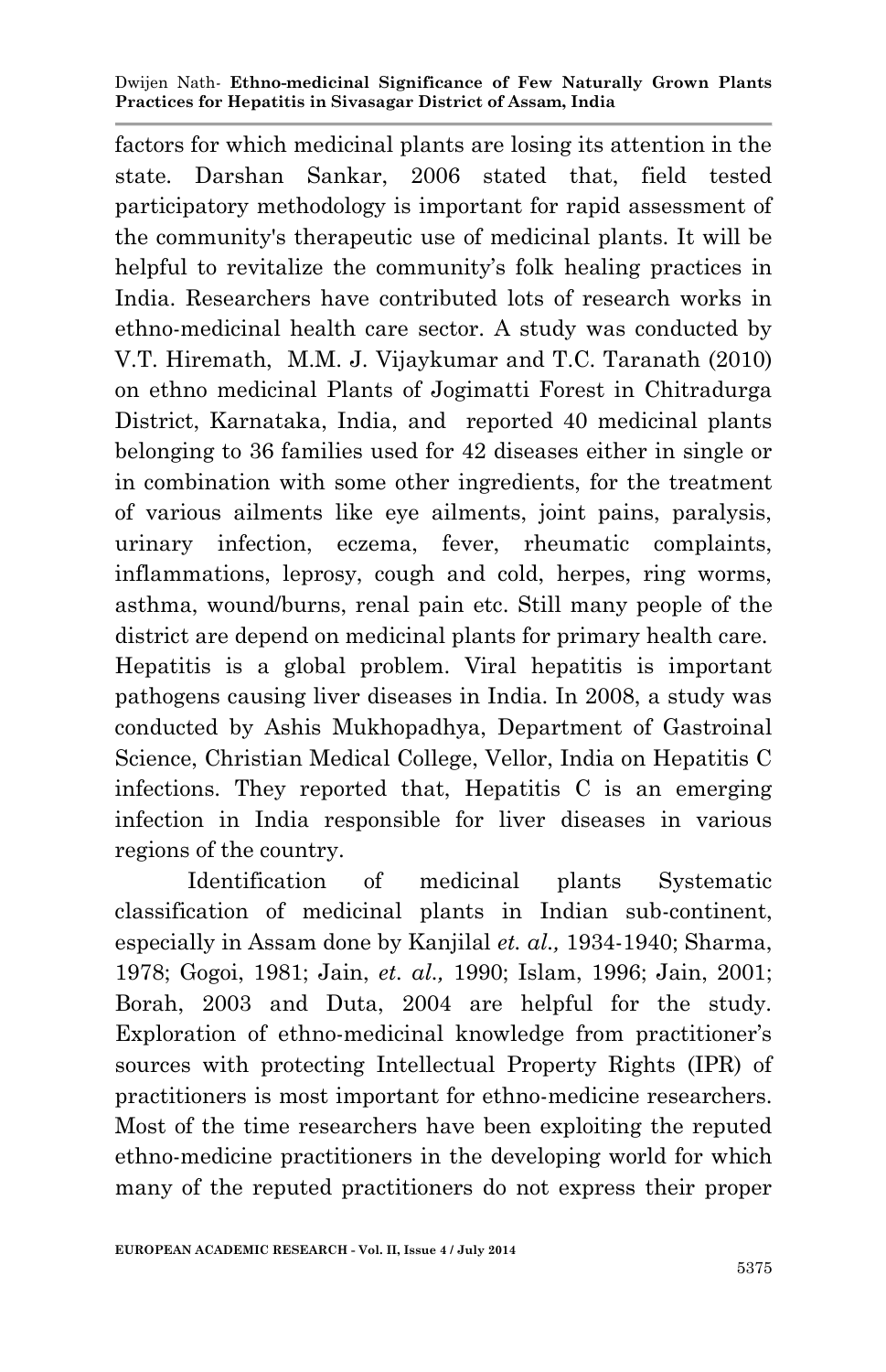formulations. With personal knowledge and experiences on ethno-medicine practice and field investigation an attempt has been made in this paper is to highlight few commonly use naturally grown of the district.



**Fig 1: The Study Area Sivasagar District of Assam.**

The study area, Sivasagar district of Assam is an important part of Upper Brahmaputra Valley Agro-Climatic Sub-Region of East Himalayan Zone (Zone-2). It extends from 26º3′ N to 27º15′ N latitude and 94º23′ E to 95º23′ E longitude. Total Geographical area of the district is 2,668 sq. km. Temperature ranges from 8ºC-38ºC, average rain fall is 2600 mm. to 3200 mm. and relative humidity is above 86%, elevation varies from 86 -150 meters from mean sea level. As per 2011 census, population of the district was 1150253, density of population was 431 people per sq. km. and literacy rate was 83.36 percent. Near about 40 percent of population of the district is Tai-Ahom, followed by other communities and tribes. Major part the district is covered with new and old alluvial soil. Rich diversity of medicinal plants at various eco-system level and their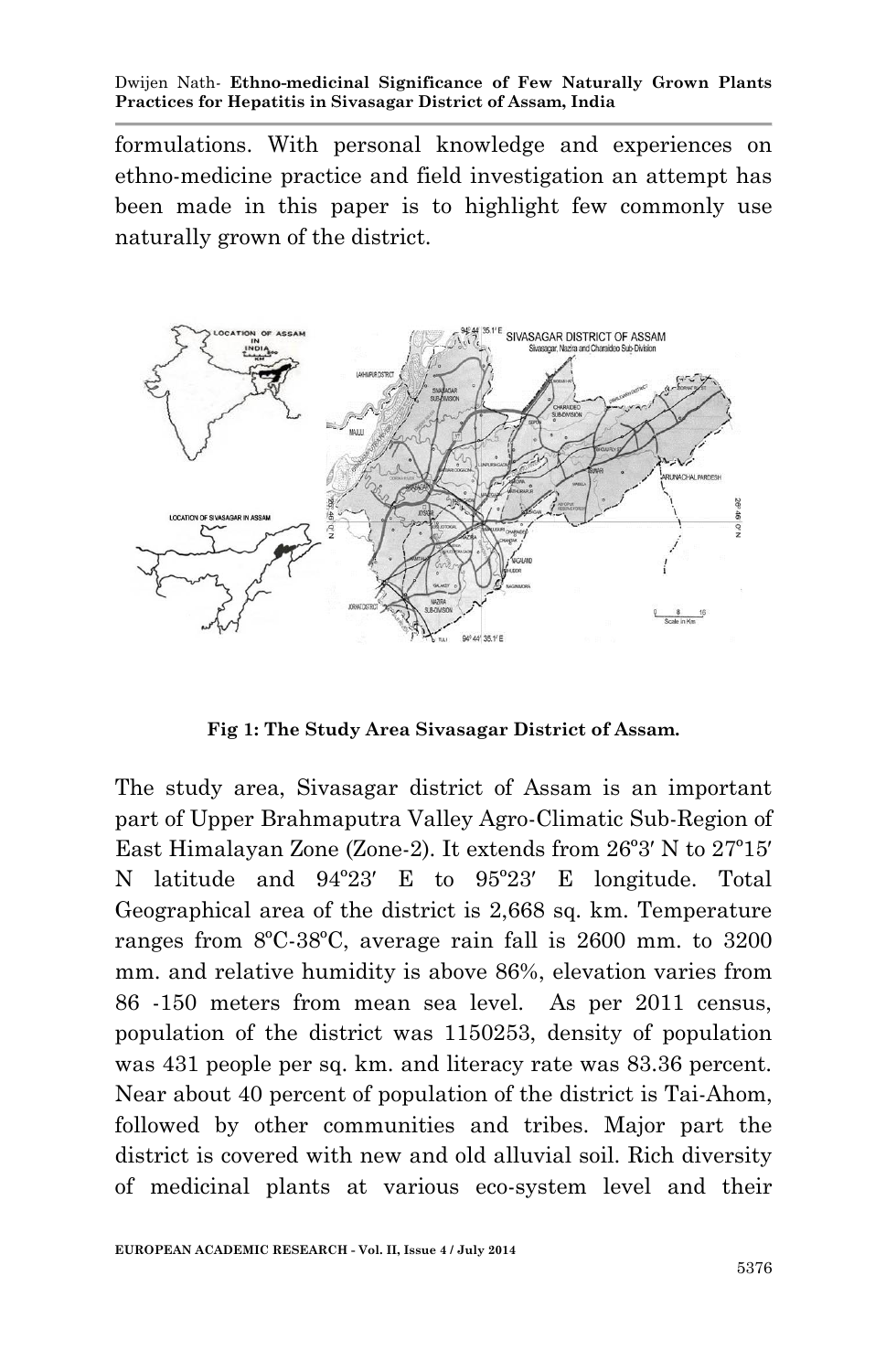traditional uses for various ailments is a significant character of the district.

# **Purpose of the Study:**

Having significant anti-hepatitis ethno-medicinal value of few naturally grown plants, the plants are still to be economically explored in the region. With intensive study and developmental works the ethno-medicinal plants would be utilized in pharmaceutical industries for therapeutic drugs and supplements. The study is significance for the botanists, biotechnologist, pharmacologist, nutritionists, environmentalist, geographers, economist, agricultural scientist, planners and decision makers of Government of Indian and scholars of other relevant fields in the realistic formulation of strategy and need base plans for sustainable utilization and management of the plants. The study will certainly be helpful for ethno-medicine researchers of the country for exploration of new hepatoprotective herbal drugs. Again it will be helpful for create awareness among local people for conservation and agroeconomic utilization. It will indirectly helpful for revitalization of ethno-medicinal health care system of ethnics.

# **Methodology:**

During 2008-2009, an intensive ethno-medicinal survey cum investigation was conducted in Sivasagar district of Assam. Based on the personal hepato-protective drugs and supplements used knowledge and experiences, a study were conducted among the ethno-medicine practitioners of the district for exploration of hepato-protective plants used knowledge. Review of relevant literature especially ethnomedicinal plant used knowledge for hepatitis was searched from various national and international sources. The problem was studied in context of Sivasagar district of Assam in general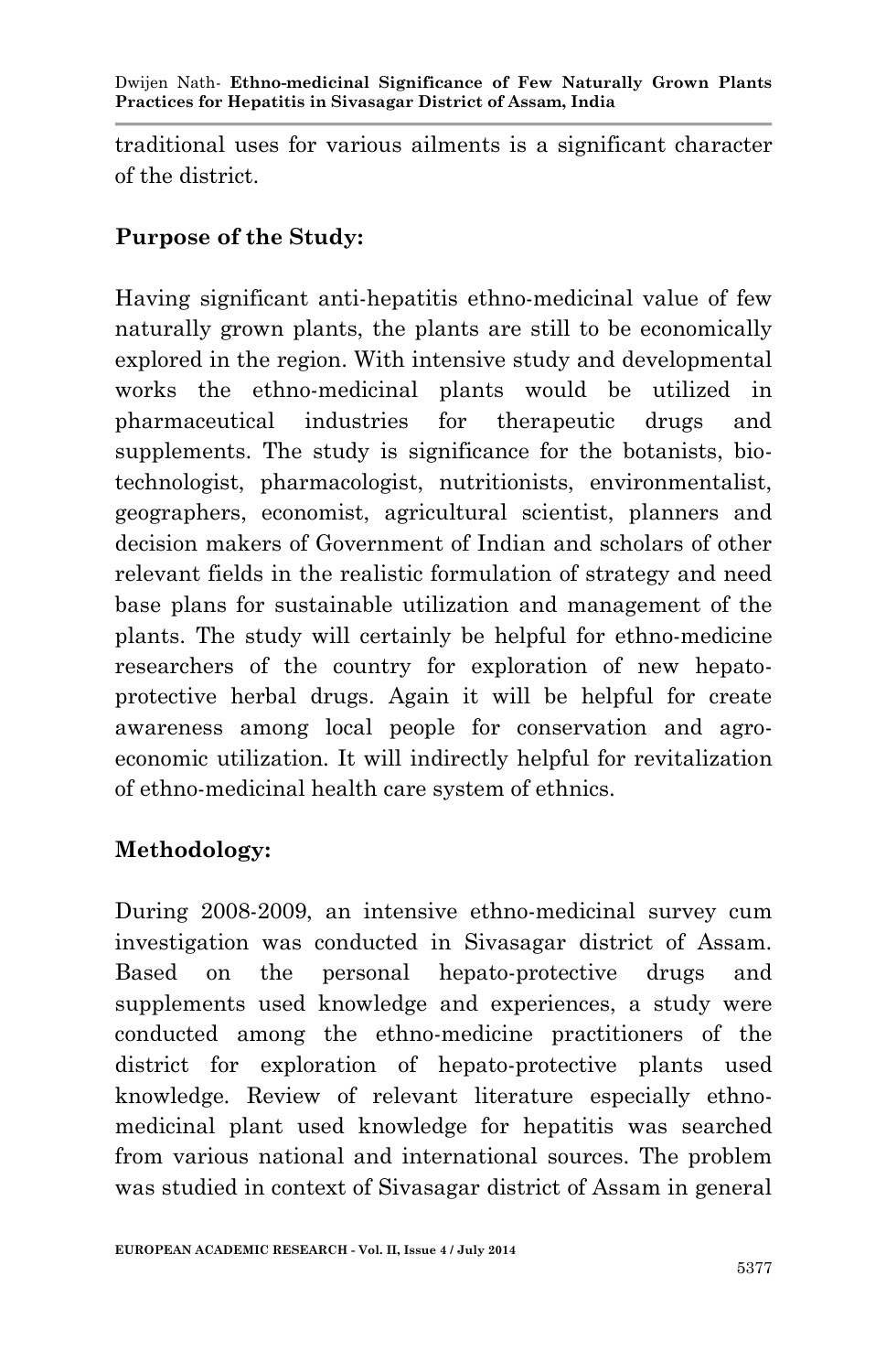(sub-division wise) and sample community village level in particular. For this study, 27 sample community villages were selected from the three sub-divisions viz. Nazira, Sivasagar and Charaideo, on the basis of population size of ethnic communities and tribes. Reputed hepatitis practitioners and knowledgeable users (knowledgeable person who have vast knowledge on ethno-medicinal supplement preparations) were considered for interview and interaction. From each sample village and its nearby villages, at least 10 respondents were selected. With purposefully designed questionnaire cum schedule, data/information was collected, considering Intellectual Property Rights (IPR) of practitioners. During survey, 287 respondents (42 reputed hepatitis practitioners and 245 knowledgeable users) were interviewed and interacted personally and recorded 94 plants.

Voucher specimens were identified with the help of the relevant literature (Kanjilal, et.al.; Islam, 1996; Borah, 2003; Dutta, 2004). For identification of the voucher specimens, consultation has done in the department of botany, Gargaon College, Sivasagar, Assam. During survey, homeland garden (bari) of communities and tribes, wetlands, reserve forests, small scale tea gardens, rural and urban markets of the district were visited to know the present status of the plants. Ecoclimacteric characteristics of the sample villages, traditional food-habits, and folk-culture of communities and tribes were noted down during field visits. The present paper reporting 9 naturally grown plants, uses by reputed hepatitis practitioners in their therapeutic drugs.

### **Results and Discussion:**

The study reveals that the plant species viz. *Achyranthus aspera* L., *Boerhavia diffusa* L., *Commelina diffusa* Burm., *Drymaria cordeta* Nees., *Eclipta alba* L. Hassk., *Euphorbia Pilulfera* L., *Hydrocotyle asiatica* L., *Impatiens glandulifera*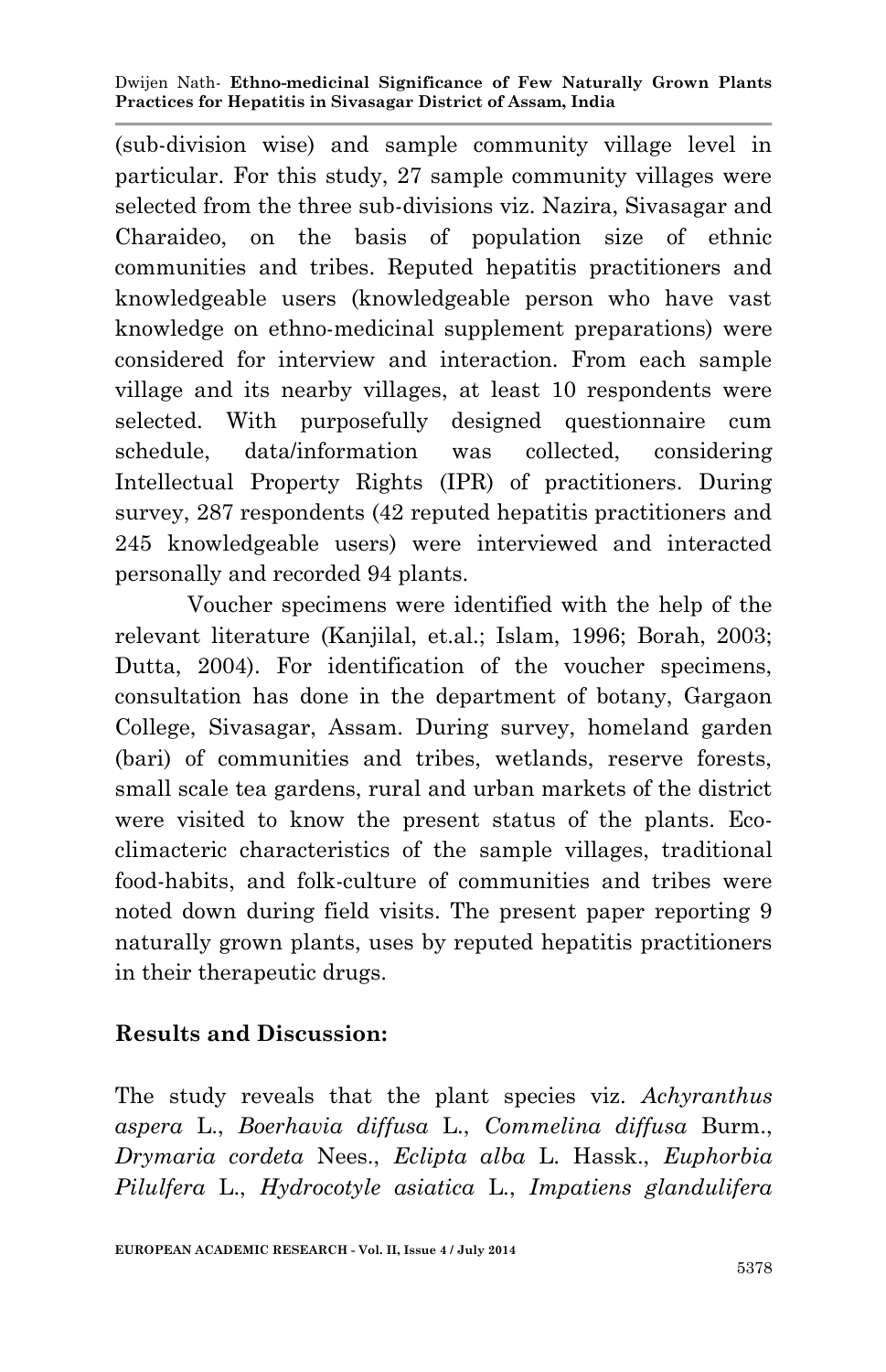Royle., and *Plantago erosa* Wall., are confidently uses by reputed practitioners in anti-hepatitis drugs, considering one or two of the plant as base therapeutic plant (Table 1). Practitioners formulated drug doses at certain therapeutic ratio with certain edible plant parts and products for various hepatitis ailments.

During HBV+ treatment practitioner's reputed practitioner uses few other cultivable plants as base therapeutic plants. The commonly use therapeutic plant species are viz. *Cotsus specious* (Koen.) Smith., Euphorbia *nerifolia* L., *Oroxylum indicum* (L.) Vent., *Sida rhombifolia* L., *Tinospora cordifolia* (Willd) Hook.f.Th and *Tinospora crispa* (L.)Hook. f.Th.

Practitioners carefully formulated and administrated ethno-medicinal drugs with proper permission of family the members of patients and starts ethno-medicinal treatment along with the allopathic treatment. It is found that reputed practitioners administrated three to five types of therapeutic drug doses and supplements for ten to twenty days and changes the types of their drug doses after twenty days. As treatment of HBV+ is more risky, practitioners generally uses few edible supplements along with the therapeutic drug doses and advices their patients for time to time clinical test.

It was found that only few qualified reputed practitioners of the region practices HBV+. From personal hepatitis practice experiences and knowledge it is observed that to cure HBV+, it takes minimum 3 month. After regular observing the clinical repots of patients, it has seen few therapeutic drugs and supplements has played significant role in HBV+. Local people have strong faith on hepato-protective drugs practices by reputed hepatitis practitioners in the district. Most of the time family members of hepatitis patient come for ethno-medicinal treatment after failing with aliphatic or other treatments. Before therapeutic drugs formulation and administration practitioner advices their patient or family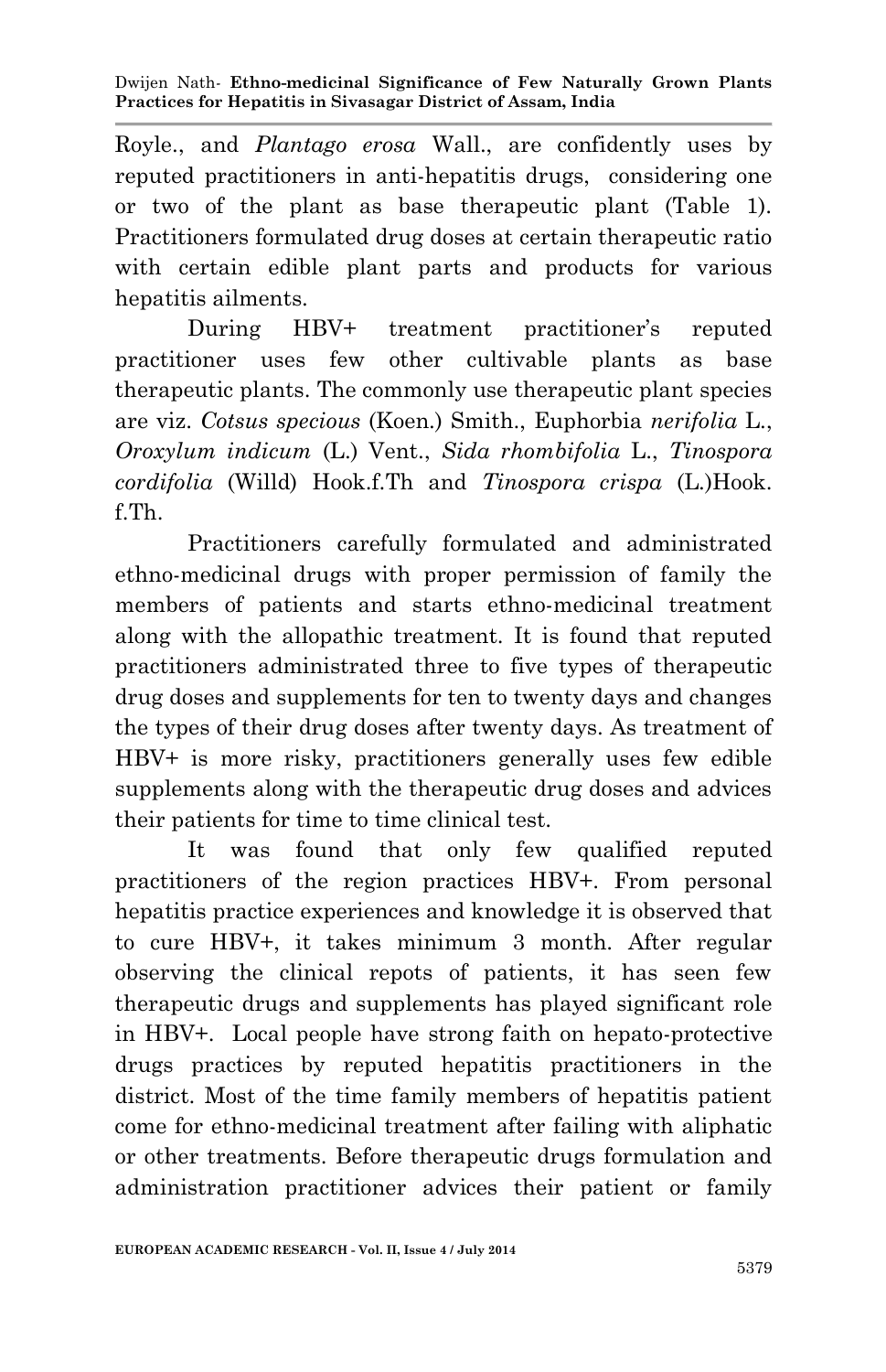members for proper clinical test of blood and urine of patients in reputed pathological laboratory. After confirmation of the type hepatitis ailment, practitioners formulated and administrated their raw drugs and supplements for different age groups at certain standardize forms with their previous experiences. Administration of any ethno-medicinal drug is very much risky. Practitioners carefully formulated and administrated raw drug doses for pregnant women and child. Most of the ethno-medicinal drug doses are prepared in liquid forms, generally on sugar base.

During interaction with the reputed hepatitis practitioners of the district it has seen that practitioners follow some basic ethno-medicinal norms during therapeutic drugs formulation and administration, which have strong scientific bases. The basic norms are viz. selection of quality base biotic and a-biotic raw materials collection from nature, selection of toxic free sites, time of raw plants parts and products collection, techniques of collection, amount of raw plant parts collection, methods and techniques of therapeutic drugs formulation, seasonal base plants selection, edible plants selection, base material selection for raw drug doses preparation, standardization of drug doses etc.

It is again observed that therapeutic drugs formulation and administration methods and techniques are varying from practitioner to practitioner and seasons to season, as quality base plant part and products are not availability in all seasons. Therapeutic knowledge of practitioners belonging to different ethnic groups and sub-groups are varying within the district for which some time hepato-protective drugs are less effective. Generally local people of the district go for hepatitis treatments with qualified practitioners.

From the study based on investigations it was found that most of the ethno-medicinal practitioners are under qualified, while 96(42.79%) are primary and below, 67(33.12%) are matriculate, 26(14.87%) are intermediate, 8(3.9%) are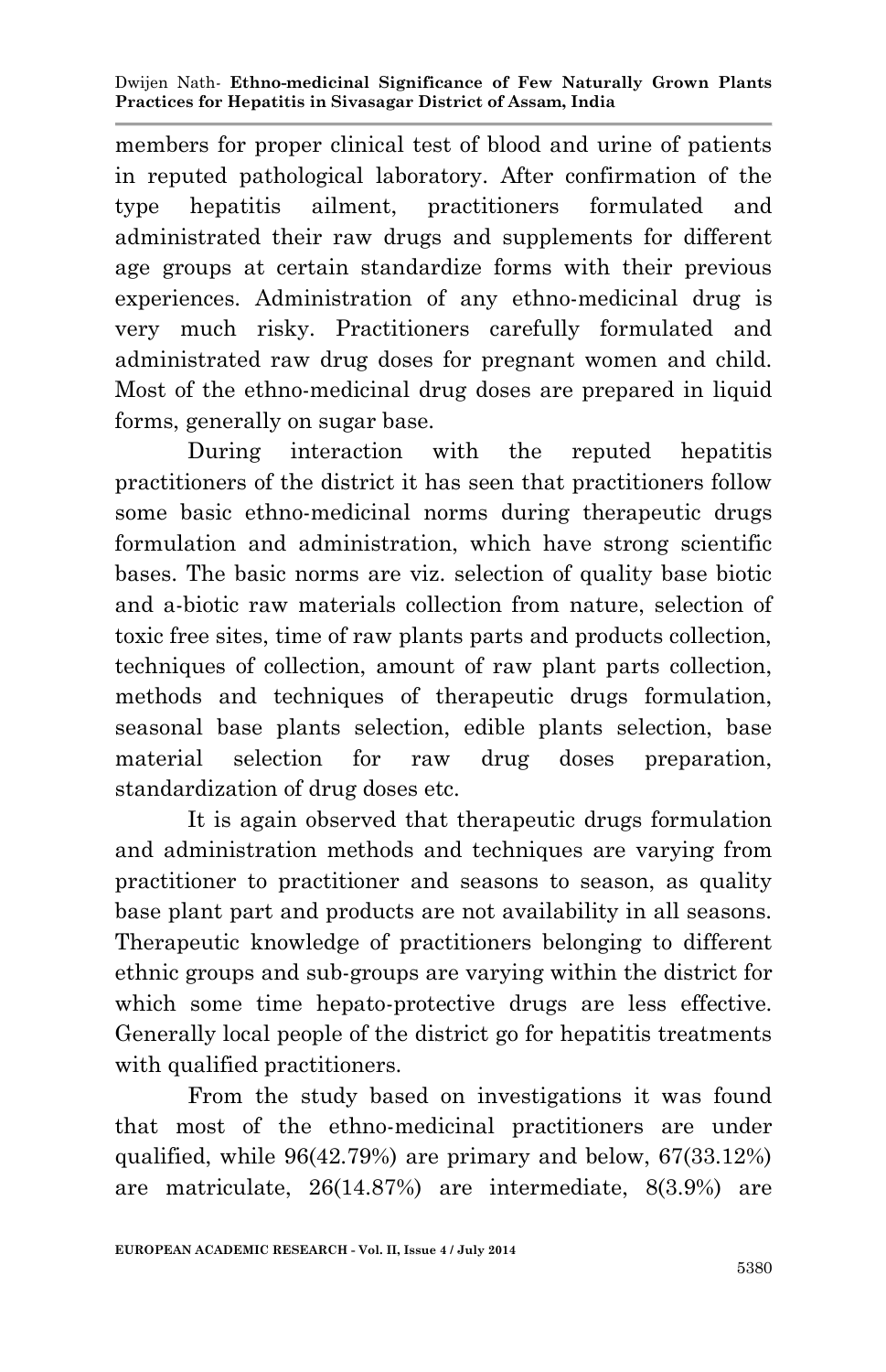graduate and 5(2.75%) and above and are graduate (Table 2). Along with the anthropogenic and other factors low educational status of hepatitis practitioners (75% practitioners are below intermediate) is the major responsible factor for which the practices have been losing its attention within the region.

Out of the 9 reported plants, 5 are in the path of threatened for several anthropogenic and ecological causes. The identified causes are viz., habitats loss of species for changing patterns of agricultural land-use, extension and development of residential land, changing traditional food habits and life style for globalization, degradation of ethno-medicinal knowledge among the ethnics, lack of interest among the present generation on ethno-medicinal plants for popularity of allopathic system of medicine, losing faith on ethno-medicinal raw drugs among literate section people except hepatoprotective raw drugs, large scale deforestation in different ecological sites, extension and development of small scale tea cultivation and reorganization of homeland gardens for mono cropping, lack of research on ethno- medicinal health care sector of medicine and defective conservation and management plans of local government for sustainable economic utilization of the medicinal plants, changing health care utilization behaviors of rural people and concentration of ethno-medicinal health care practices among the unqualified section of people.

The old alluvial soil belt of the district is favorable for cultivation of selective reported species in different ecological habits for economic gain. Evergreen and semi-evergreen hilly areas of Assam-Nagaland and Assam-Arunachal boarder and deforested land which are lying vacant in the district would be utilized for small scale medicinal plant cultivation with proper guidance of medicinal board of India and pharmaceutical companies. The reported species have agro-economic and pharmaceutical prospects in the district. For exploration of naturally grown hepato-protective plants researchers as well as pharmaceutical industries of the country should come forward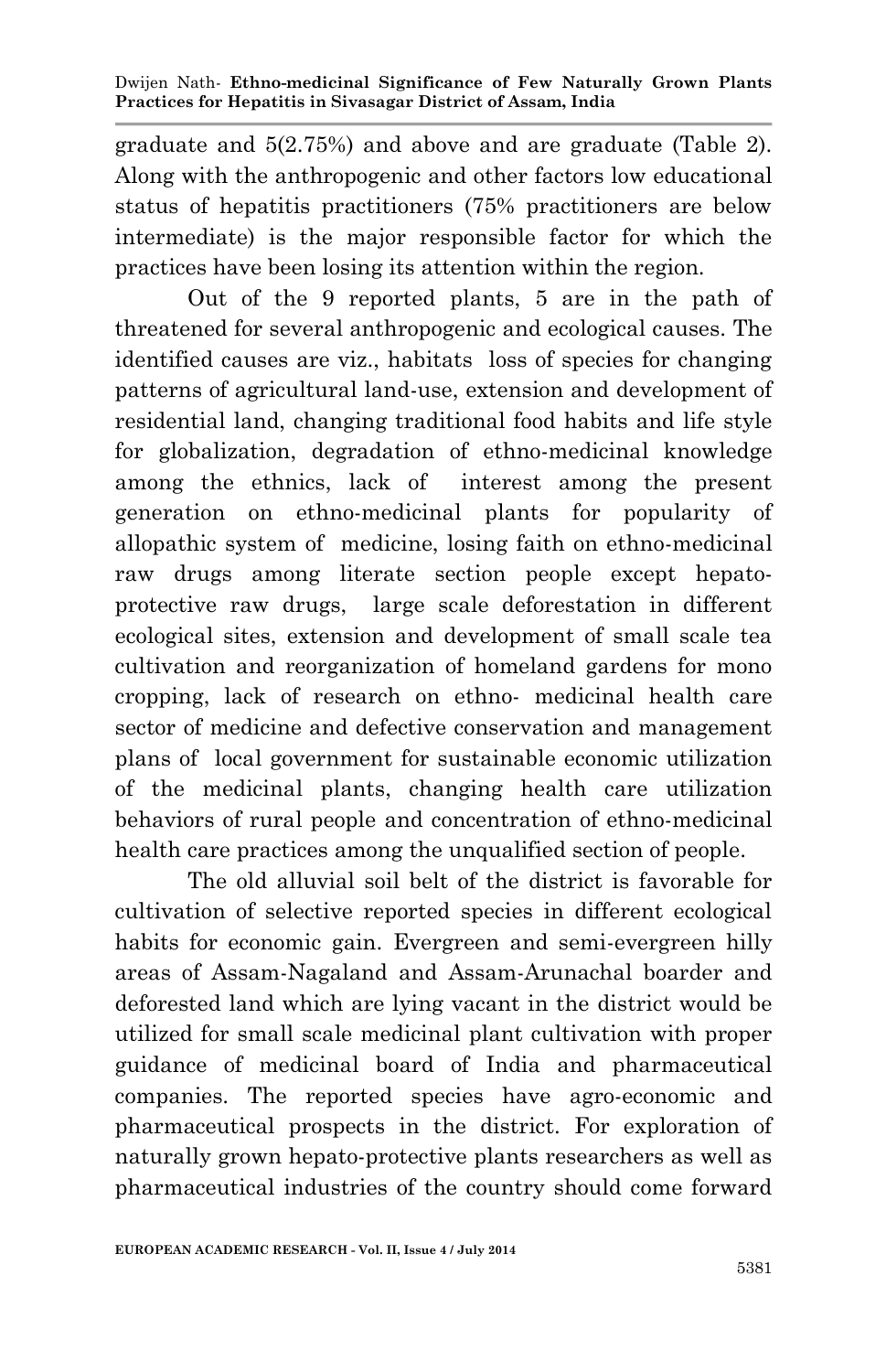for sustainable economic utilization management of the reported plants with considering IPR of hepatitis practitioners.

### **Table 1: Enumeration of the recorded naturally grown plants with their botanical name, family, vernacular name, relative abundance, availability in local markets and their part and product use in ethnomedicinal therapeutic drugs and supplements in the study area.**

| Sl.          | Botanical Name of the plant, Family, | Pats Used in | Parts Used in | Availability |
|--------------|--------------------------------------|--------------|---------------|--------------|
| No.          | Relative Abundance and Vernacular    | Medicinal    | Drugs Forms   | Local<br>in  |
|              | Name                                 | Supplements  |               | Market       |
|              | Achyranthus aspera L.                | Not use      | Whole herb    | Not found    |
| 1            | Amaranthaceae                        |              | with roots    |              |
|              | Ubhotkata, O, Th                     |              |               |              |
|              | Boerhavia diffusa L.                 | Not use      | Whole herb    | Not found    |
| $\mathbf{2}$ | Nyctagincaceae                       |              |               |              |
|              | Punonowa, O, Th                      |              |               |              |
|              | Commelina diffusa Burm               | Twigs        | Twigs         | Not found    |
| 3            | Commelinaceae                        |              |               |              |
|              | Kona simolu, F                       |              |               |              |
|              | Drymaria cordeta Nees.               | Whole herb   | Whole herb    | Not found    |
| 4            | Convolvulaceae                       |              |               |              |
|              | Laijabori, F                         |              |               |              |
|              | Eclipta alba L. Hassk.               | Not use      | Whole herb    | Not found    |
| 5            | Asteraceae                           |              |               |              |
|              | Keharaj, F, Th                       |              |               |              |
|              | Euphorbia Pilulfera L.               | Not used     | Twigs         | Not found    |
| 6            | $(=E. hitra)$                        |              |               |              |
|              | Euphorbiaceae                        |              |               |              |
|              | Gakhiroti Bon, F                     |              |               |              |
|              | Hydrocotyle asiatica L.              | Whole herb   | Whole herb    | Found        |
| 7            | Apiaceae                             |              |               |              |
|              | Bormanimuni, F                       |              |               |              |
|              | Impatiens glandulifera Royle.        | Not used     | Roots<br>with | Not found    |
| 8            | Balsaminaceae                        |              | lower part of |              |
|              | Damdeuka, O, Th                      |              | the herb      |              |
|              | Plantago erosa Wall                  | Leaves       | Whole herb    | Not found    |
| 9            | Plantaginaceae                       |              |               |              |
|              | Singabon, O, Th                      |              |               |              |

(F= Frequent, O=Occasional, Th-Threatened). Source: Based on primary data, 2008-2009.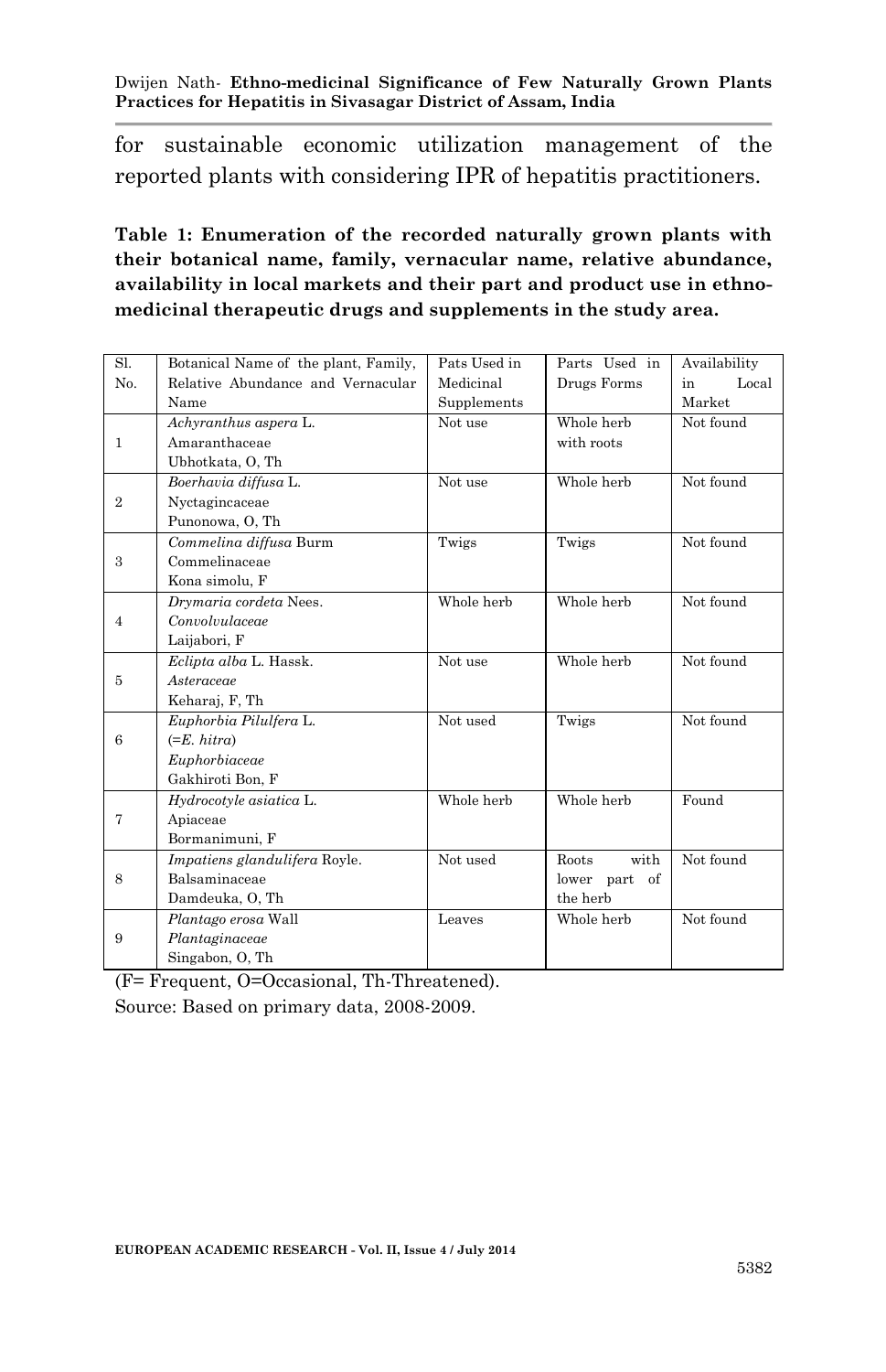|  |                     |  | Table 2: Educational qualification of practitioners and |  |
|--|---------------------|--|---------------------------------------------------------|--|
|  | knowledgeable users |  |                                                         |  |

| Sl.<br>N <sub>0</sub> | Qualification<br>of<br>Practitioners | Reputed<br>Practitioners |                | Total          | Knowledgeable<br>Users |              | Total          | P.C of Total |
|-----------------------|--------------------------------------|--------------------------|----------------|----------------|------------------------|--------------|----------------|--------------|
|                       |                                      | Male                     | Female         |                | Male                   | Female       |                |              |
|                       | Primary and<br>Below                 | 3                        | $\overline{2}$ | 5              | 43                     | 48           | 91             | 96 (42.79%)  |
| $\mathbf{2}$          | Matriculate                          | $\mathbf{5}$             | 1              | 6              | 44                     | 17           | 61             | 67(33.12%)   |
| 3                     | Intermediate                         | 3                        |                | $\overline{4}$ | 19                     | 3            | 22             | 26 (14.87%)  |
| $\overline{4}$        | Graduate                             | $\overline{4}$           | $\Omega$       | $\overline{4}$ | 3                      | 1            | $\overline{4}$ | 8 (3.9%)     |
| 5                     | Graduate<br>and<br>Above             | 3                        | $\Omega$       | 3              | $\overline{2}$         | $\mathbf{0}$ | $\overline{2}$ | 5(2.75%)     |
|                       |                                      | 18                       | 04             | 22             | 111                    | 69           | 180            | 202          |

Source: Primary Data (2008-2009)

### **Conclusion:**

Increasing demand of plant drugs in the world, a clinical trials and pharmacological tests is utmost necessary for sustainable economic utilization of the reported plants. More over necessary steps should be taken by government of Assam and central government of India for in-situ and ex-situ conservation and management of the reported plants through community level campaign, motivating the traditional practitioners and cultivators with proper training, focusing the economic potentiality and viability of the naturally grown plants through mass media and allowing permission to the pharmaceutical companies for sustainable economic utilization of the plants with social justice, so that research findings will be helpful for masses.

### **Acknowledgements:**

The author acknowledged the ethno-medicine practitioners and knowledgeable users of the district for their kind cooperation during period field survey. My especial thanks goes to the reputed hepatitis practitioners of the district who expressed their valuable knowledgeable and experiences on hepatitis practices for human welfare.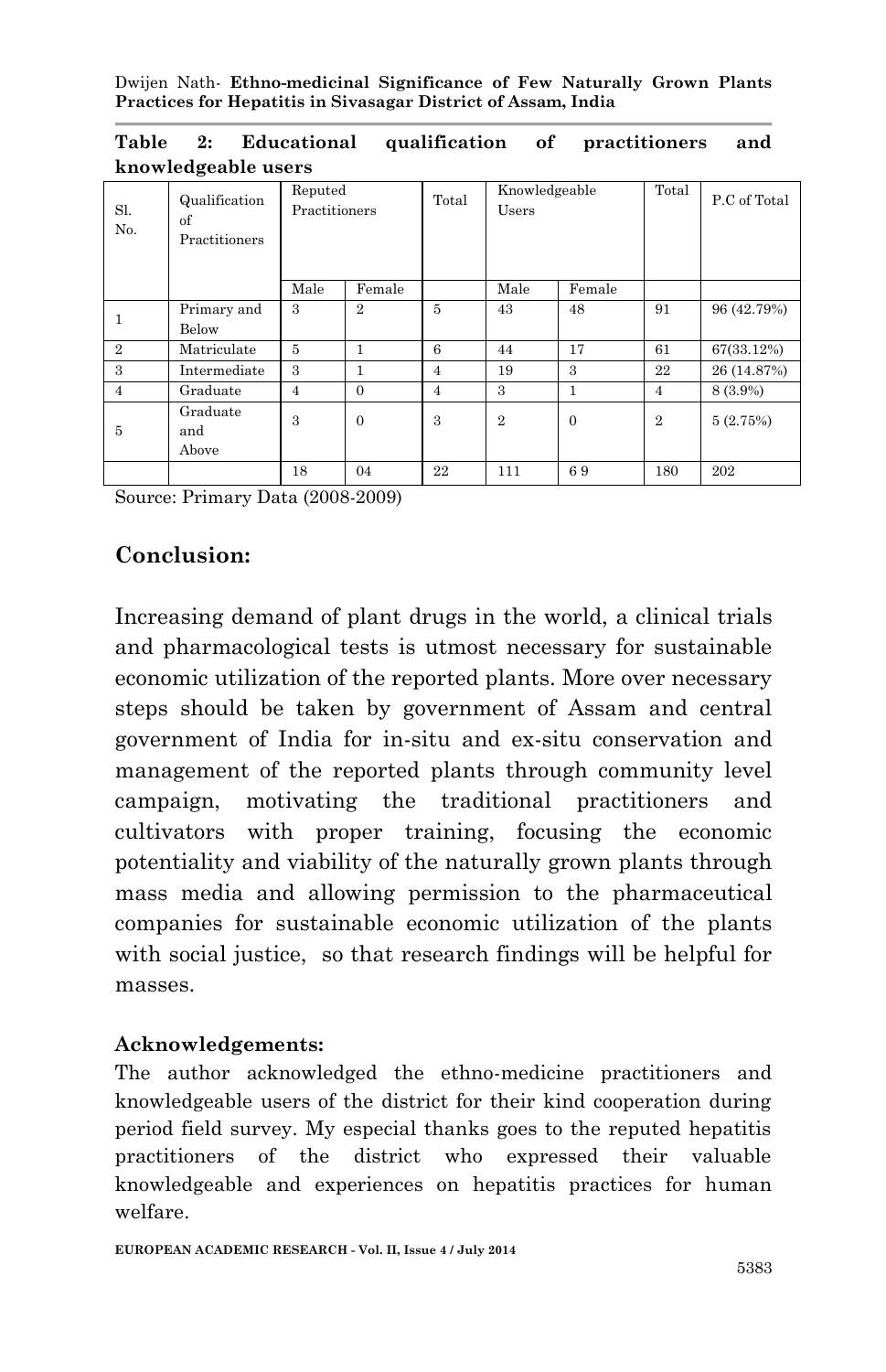#### **REFERENCES:**

- Ahmed, M., Khan, M.A. and Qureshi, R.A. 2003. "Ethno botanical study of some cultivated plants of Chhuch region (District of Attock)." *J. Hamdard Medicus* VI (3):15-19.
- Borah, A. 2003. *A Handbook of Scientific and Assamese name of plant*. Guwahati: Aaranyak.
- Dutta, A. C. 2004. *Asamor Gos-Gosoni Pratham Khandra,* Assam Science Society, Guwahati.
- Gogoi, P. 1981. *Flora of Golaghat*. Ph. D. Thesis, Guwahati University.
- Hiremath, V.T., Vijaykumer, M. M. J., and Taranath, T.C. 2010. "Survey on Ethno-medicinal Plants of Jogimatti Forest Chitradurga District, Karnataka, India." *Environ. We Int. J. Sci. Tech* 5: 223-233.
- Islam, M. 1996. *Weeds of North-East India*. Tinsukia, Assam: The Assam Paper Industry.
- Kanjilal, U.N., P.C. Kanjilal and A. Das. *Flora of Assam (1934- 1940).* Vol. 1-IV, Govt. of Assam, Shillong.
- Mirchandani, M. 2002. *Alternative and Complementary Therapies*. Gurgaon, India: India Publisher.
- Nath, D. 2011. "Study of Naturally Grown Edible Herbs and Hepatitis Treatment in Sivasagar District of Assam." *The Deccan Geographer* 49(1): 105-113.
- Nunn, John. 2002. *Ancient Egyptian Medicine*. University of Oklahoma Press. 151.
- Rai, P.K. and H. Lalramnghinglova. 2011. "Ethno medicinal Plants of India with Special Reference to an Indo-Burma Hotspot Region: An overview." *Ethno Botany Research & Applications* 9: 79-420.
- Rajlaxmi Rana, N., Goswami, P., and Subhedar, S. 2011. "Ethnobotany and literature survey of hepatoprotective herbal drugs." *Int. J. of Drug Discovery & Herbal Research* 1(2): 65-73.